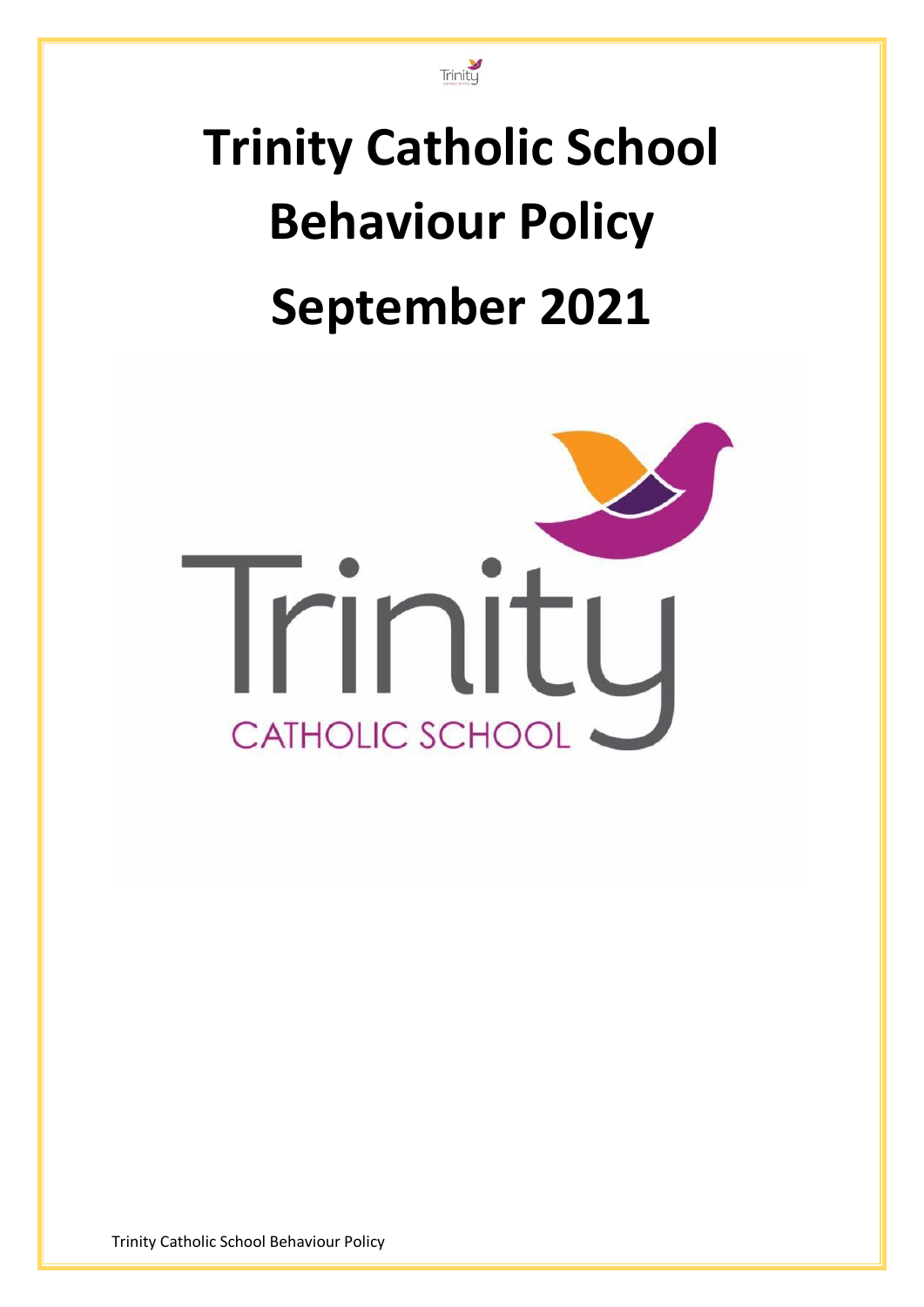

Our school's mission statement - "A Catholic learning community devoted to the common good" Also our school motto is '' Equal by means of God's image", in our community, faith is at the heart of everything we do, and our motto recognises as well as recognising that we are all made in the image of God.

## AIMS

Members of the Governing body and staff aim to create a positive learning environment in the school by:

• Following a whole school approach to good behaviour and discipline with clear guidelines on the use of rewards and sanctions, and reasons for sanctions being used.

• Building self-esteem, self-discipline and positive relationships based on mutual respect.

• Ensuring fairness of treatment for all by promoting the Equal Opportunities Policy on gender, religious belief, ethnicity and disability.

• Supporting staff in their classroom management by ensuring a consistent approach to positive and negative behaviour.

• Using behaviour tracking systems to identify concerns to enable early intervention.

• Using a variety of intervention strategies to overcome barriers to learning.

• Providing a safe environment free from disruption, violence, bullying and any form of harassment.

• Encouraging a positive relationship with parents and carers to develop a shared approach to involve them in the implementation of all aspects of the school's policy.

### PRINCIPI FS

In keeping with the school motto "Equal by means of God's image", members of the Governing body and staff believe the Trinity Catholic School community will work to include everybody so that all learners can succeed.

• All pupils are expected to work towards the Trinity Catholic School of Integrity, respect, resilience and aspiration.

• We are all made in God's image and therefore all members of the school community should be treated with the same dignity.

• All pupils have a right to learn in an environment in which they feel safe.

• All pupils and staff have the right to be respected.

• In order to support successful learning all members of the school community have a right to know what level of responsibility and self-discipline is expected of them. All pupils have a right to learn from their mistakes.

• Success will be recognised and celebrated.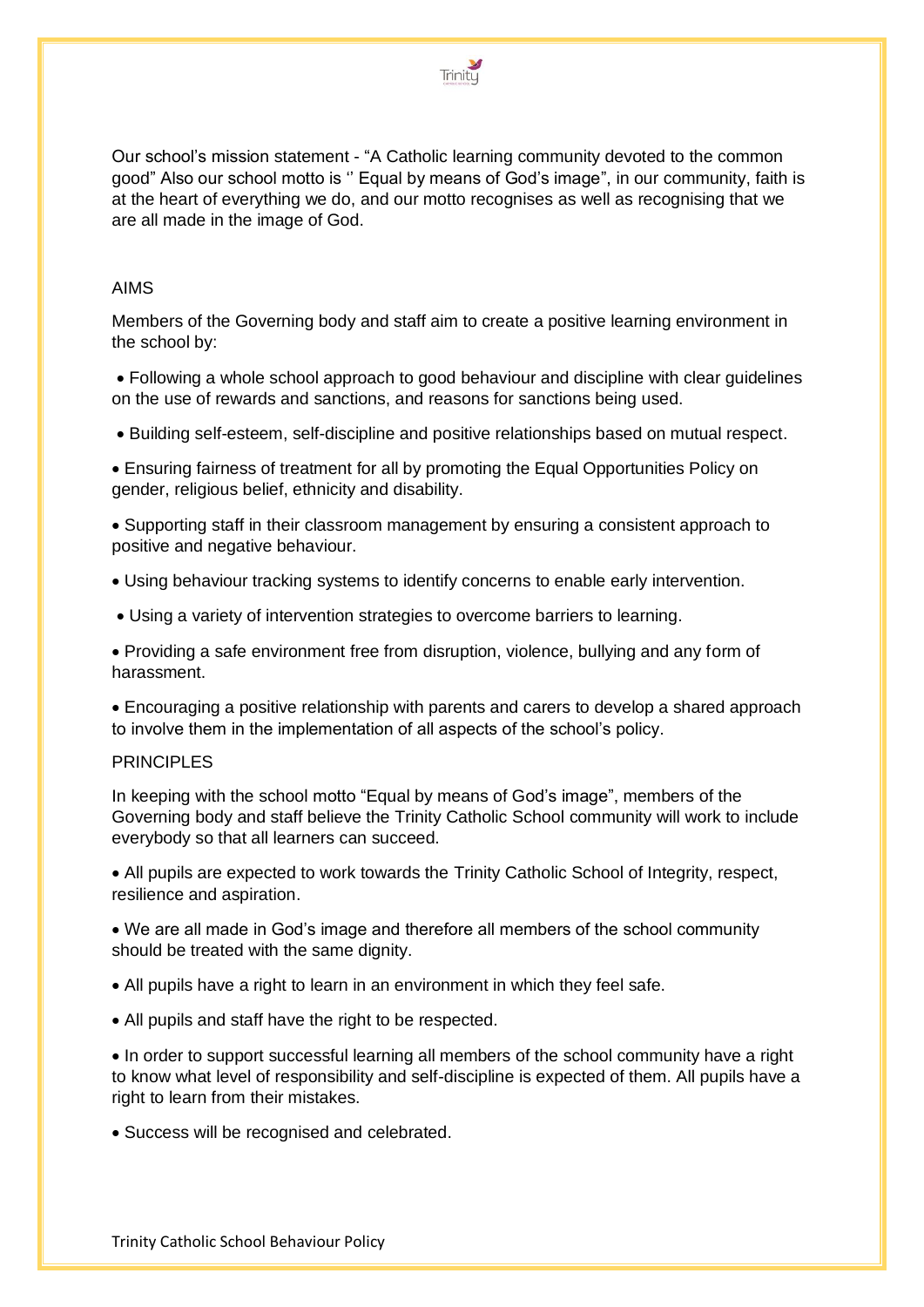

## **PUPIL RESPONSIBILITIES**

Everyone has responsibilities. The following reflects the responsibilities/entitlements of pupils in relation to this behaviour policy and the expectations of the staff and governors of Trinity Catholic School

Each pupil has the responsibility: -

- $\triangleright$  to respect the Catholic nature of the school.
- $\triangleright$  to cooperate with any reasonable request or instruction given by any adult.
- $\triangleright$  to attend school regularly.
- $\triangleright$  to be punctual for every session.
- $\triangleright$  to wear the correct uniform (as detailed in the uniform quidance).
- $\triangleright$  to always have the correct books and equipment.
- $\triangleright$  to behave in an acceptable manner in all lessons and in all situations in and around school including on the way to and from school.
- $\triangleright$  to complete homework and keep deadlines.
- $\triangleright$  never to use any form of verbal abuse (in any language) or physical abuse.
- $\triangleright$  to look after the environment by discarding litter responsibly, not defacing posters, displays or other people's work.
- $\triangleright$  to recognise and respect the rights of others, whether they are full-time members of staff, supply staff, student teachers, ancillary staff, office staff, visitors or other pupils; and
- $\triangleright$  to do the above regardless of race, creed or sex
- $\triangleright$  never to sell any item for personal profit or without the knowledge of the Head of Year
- ➢ Never to film or take photographs of other children or teachers on mobile devices or school equipment.

## **PUPIL ENTITLEMENTS**

Each pupil should expect and feel entitled to;

- $\triangleright$  to feel secure in their Faith.
- $\geq$  to be safe and secure in the care of the school
- $\triangleright$  to be treated as an intelligent, capable human being.
- $\triangleright$  to be treated with courtesy and respect.
- $\triangleright$  to be able to take part in lessons in a proper learning environment.
- $\triangleright$  to be educated to their full potential.
- $\triangleright$  to develop personal feelings, opinions and values.
- $\triangleright$  to develop confidence which will encourage security as an individual, recognising the consequences of personal behaviour
- $\triangleright$  to develop respect for the rights of others.
- $\triangleright$  to know that their possessions will be safe and secure; and
- $\triangleright$  to receive support in their learning and personal development, where necessary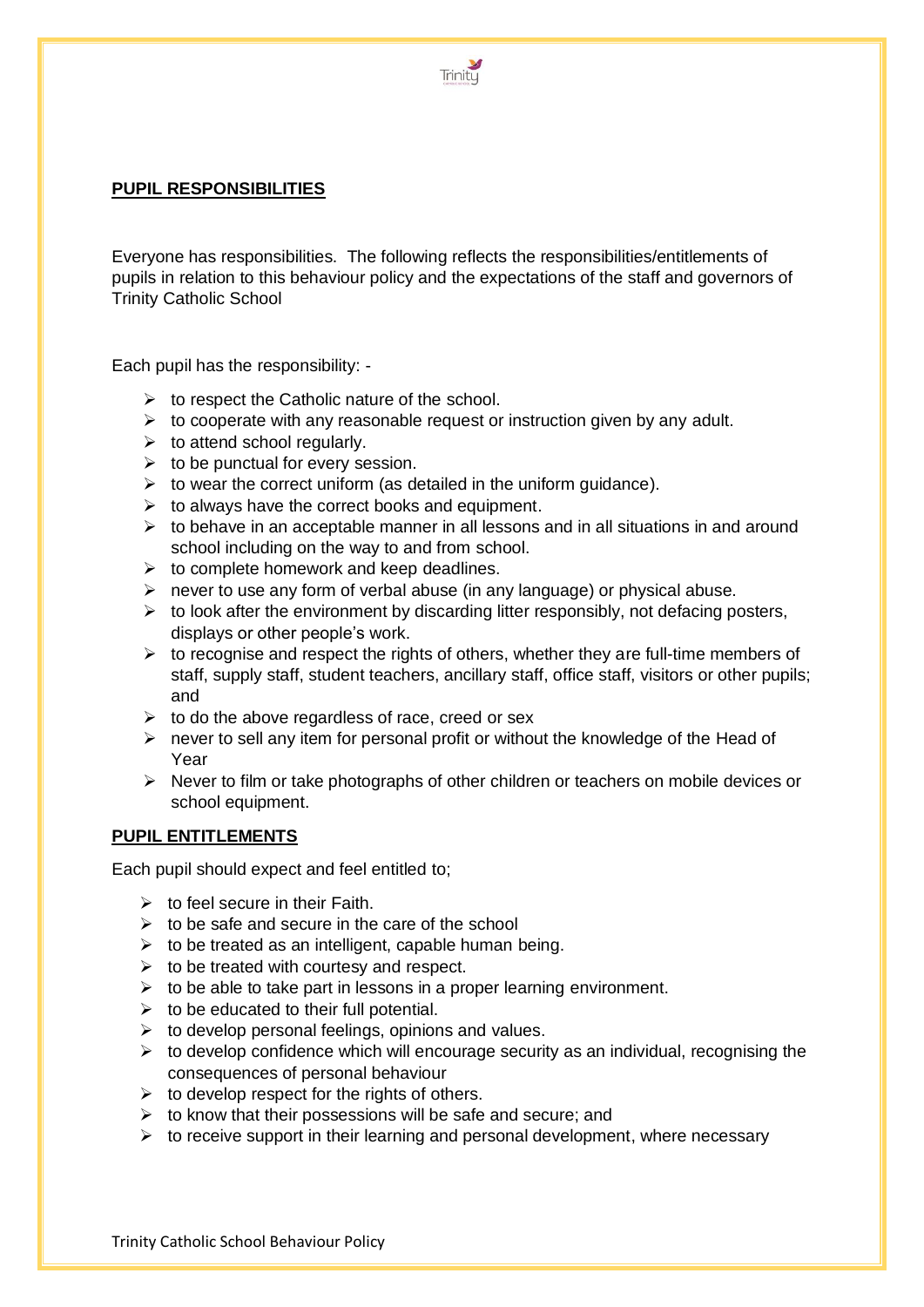

## **REWARDS**

Pupils have the right to the following rewards for good work or behaviour, either academic or practical:

- $\triangleright$  to be praised when you receive positive points on Bromcom
- $\triangleright$  to go to another teacher with work for congratulations.
- $\triangleright$  to be seen by the Headteacher/Assistant Head or Head of year for congratulations
- $\triangleright$  to be given positive marking.
- $\triangleright$  to be awarded certificates where appropriate.
- $\triangleright$  to have letters of commendation sent home/to have praise postcards sent home.
- $\triangleright$  to be given realistic praise at Parents' Evenings.
- $\triangleright$  to be given annual appraisal in yearly reports.
- $\triangleright$  to have good behaviour/work noted on school records.
- $\triangleright$  to be praised during form time.
- $\triangleright$  to be praised during Collective Worship.
- ➢ to be rewarded at Achievement Assemblies/Prize Giving Ceremony.
- $\triangleright$  to receive rewards/prizes for outstanding contribution/citizenship/effort/attendance/punctuality/behaviour.
- $\triangleright$  to receive positive points for good work/citizenship.

## **AVAILABLE SANCTIONS**

Teachers and members of staff can:

- 1. Give immediate verbal punishment for misbehaviour in the classroom.
- 2. Use the electronic system available to record any misbehaviour
- 3. Remove a pupil to another part of the classroom.
- 4. Issue a detention.
- 5. In most instances, students will receive a verbal warning and be asked to adjust their behaviour but if their behaviour continues to fail to meet the expectations of the member of staff then s/he will send for Patrol to come and remove the pupil from the classroom, and they will be taken to Internal Inclusion. This will be an immediate consequence and they will remain there for the rest of the day until 4.30pm. If students are taken out of P4 or 5, they will be placed into II for the full day on the following day. If the behaviour incident is serious then the student may not receive a verbal warning.
- 6. These sanctions also apply to behaviour in other situations such as movement in corridors, in the canteen or on the playground for example Parents will be informed by text of the behaviour incident and may be asked to attend a meeting with your Head of Year/Assistant Principal/Vice Principal or Principal.
- 7. Persistent disruptive behaviour, refusal to go into II or stay until 4.30 may result in a more serious consequence such a Fixed Term Exclusion

Obviously, we hope that this situation will not arise, but we must ensure the teacher's right to teach and the right of every child to learn.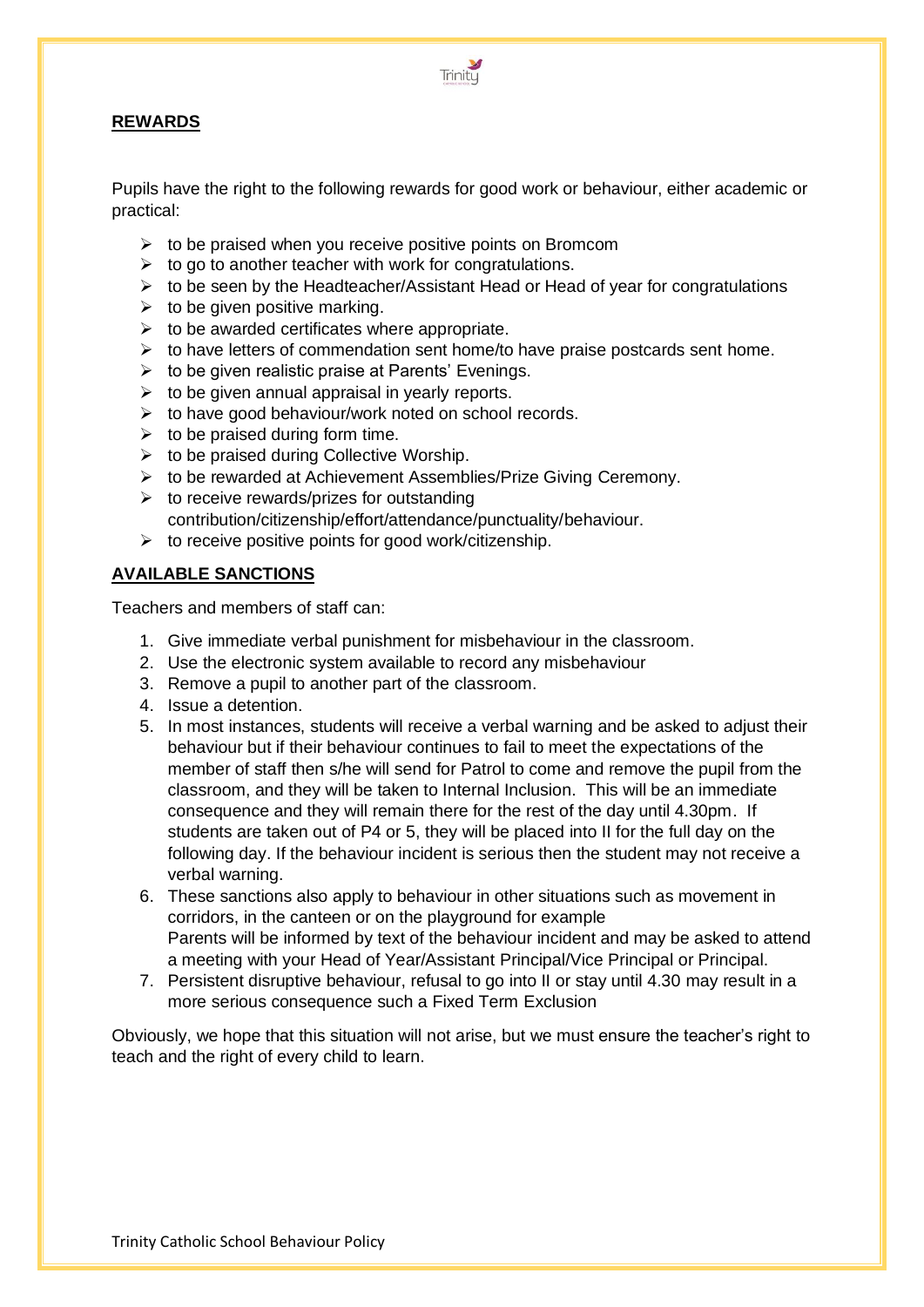

8. Persistent poor behaviour could also result in the child going onto the report system. If a pupil displays a series of problems for a variety of staff, then the following referral system can be used:

Stage 1 - Form tutor Stage 2- Head of Year Stage 3 – SLT report

- 9. A meeting of all parties involved may be called by SENCO/Vice Principal/Senior Assistant Principal/ or one of the Pastoral team, with further meetings if necessary. (Parents must be involved). This may result in the pupil being placed on a Behaviour contract and spending some additional time in Internal Inclusion.
- 10. A managed move to another school may be sought via the Fair Access Panel.
- 11. The pupil may also be removed from mainstream lessons and placed on Work Related Learning or in alternative provision (this may be short or long term).
- 12. If all else fails, discussion will take place with all involved to decide the future of the pupil at Trinity Catholic School and this may result in the pupil being permanently excluded.

### **Note on detentions**

- $\triangleright$  Detentions in our school can be given by both teachers and support staff
- ➢ Detentions might be given within the school day (for example at lunchtime) or after school.

# **ACTION**

Pupils will normally be referred to the Inclusion room – or excluded - for the following misbehaviour.

- $\triangleright$  abusive behaviour towards staff or pupils
- $\triangleright$  bullving
- ➢ acts of violence
- ➢ racism
- $\triangleright$  sexual harassment/inappropriate behaviour of a sexual nature
- $\triangleright$  a serious incident deemed by the school to be of severe detrimental effect to the well-being of the community
- $\triangleright$  continual disruption
- $\triangleright$  disruptive/dangerous behaviour on the corridor or in unstructured time.
- $\triangleright$  incorrect uniform/hairstyle.
- $\triangleright$  refusal to follow instructions.
- $\triangleright$  Filming or taking photos of members of staff or other pupils.
- ➢ Inappropriate conduct on social media
- ➢ Stealing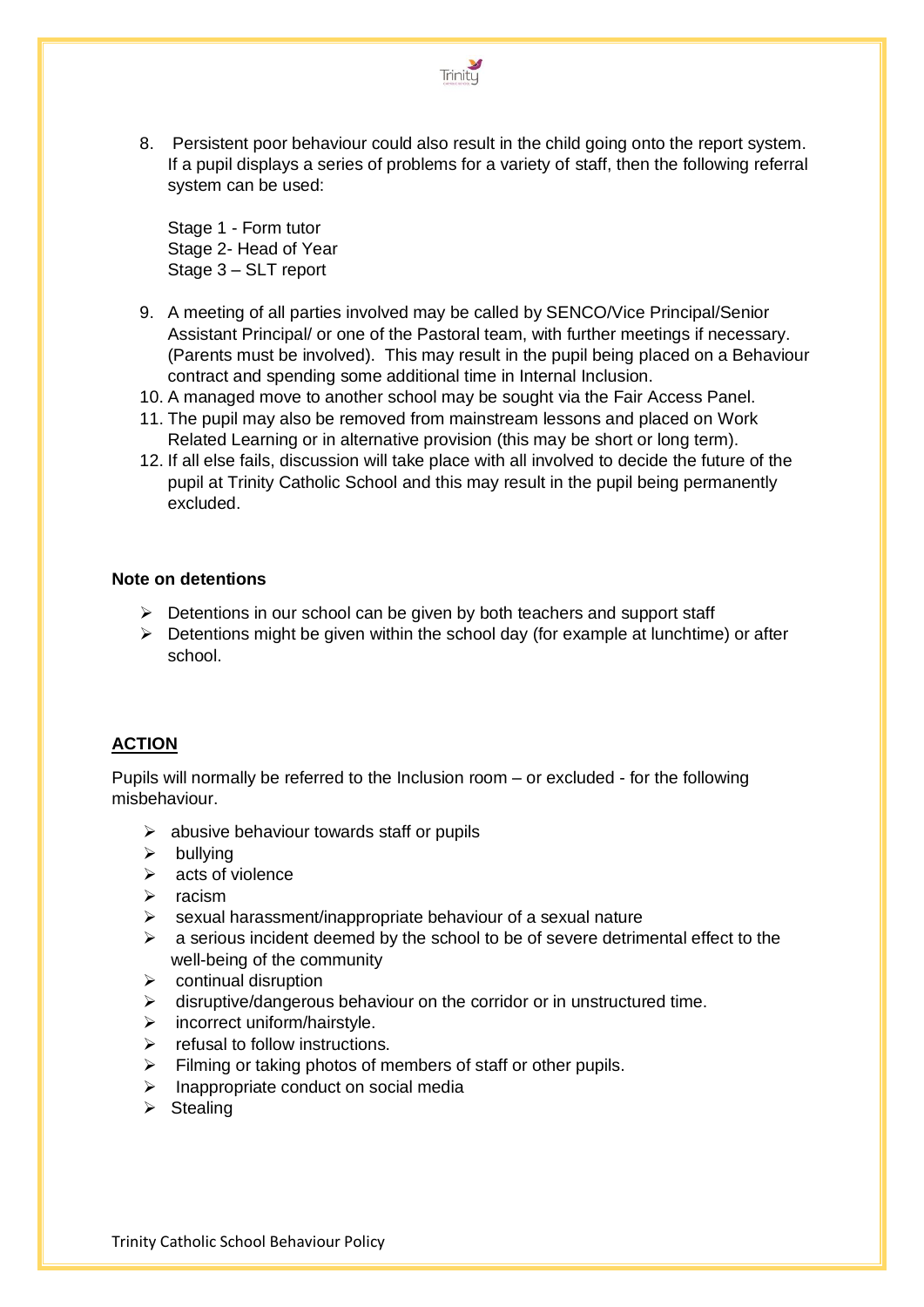

# **Fixed Term Exclusions**

If the pupil is sent home at the end of the day with a letter, then parents will be telephoned. We may see it as necessary to send a pupil home immediately and parents will be asked to come into school and collect their child. The parents are invited in to discuss the incident. Excluded pupils should take work home to do whilst they are excluded.

Any pupil who has been sent home for serious misbehaviour eight weeks prior to a trip **or** whose behaviour has shown they cannot be trusted to be taken out of school **will not be allowed to participate in a school visit.**

Fixed term exclusions are carried out strictly according to statutory guidelines, and parents are made fully aware of their rights of appeal.

The Principal may exclude a pupil (fixed term exclusion) for up to 45 school days (9 school weeks) in a school year. For the first five days of any exclusion, it is the parent/carer responsibility to provide care and supervision for their child. After the fifth day the school will make provision for the pupil.

After exclusions, the pupils will report to the Senior Assistant Principal or Head of Year who will re-admit them.

It is the duty of the re-admitted pupil to ask their subject teachers for any relevant work missed and to complete it by the date requested by that teacher.

On their return, pupils:

- (i) may spend some time in the Inclusion Unit reflecting upon their inappropriate behaviour
- (ii) may be placed on report to the Head of Year.
- (iii) may be placed on Headteachers Contract for extremely serious offences or continued disruption.

### **PERMANENT EXCLUSION**

The Governors of Trinity Catholic School have decided that pupils may automatically warrant a PERMANENT EXCLUSION for the following:

(i.) bringing a weapon to school (imitation or otherwise)

(ii.) using a weapon.

(iii.) bringing to, using or selling drugs in school.

(iv) any action(s) that in the opinion of the Principal may endanger students or staff as they go about the business of education.

## **PUNISHMENT FOR MISDEMEANOURS**

Detention will also be issued if a student is late for school on more than one occasion in five days. - Parental permission for detention is no longer required and we would like to work with parents by keeping them fully informed.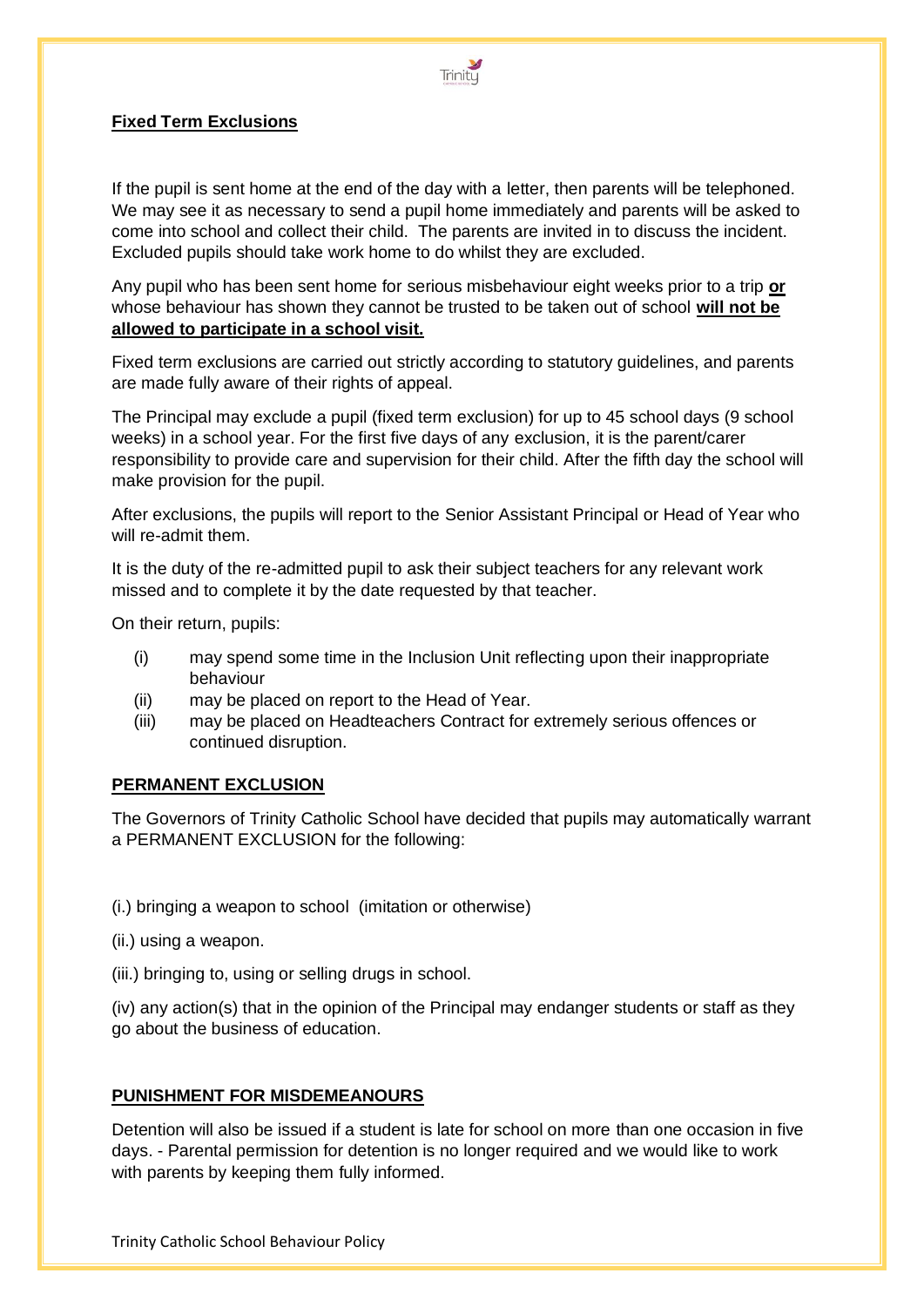

- Consequences for poor behaviour may also be issued when: -

(i.) The pupil is taking part in any school organised or school related activity.

(ii.) Travelling to or from school.

(iii.) Wearing school uniform or –

(iv.) In some other way identifiable as a pupil at the school (including the misuse of electronic means of communication) or –

 $(v.)$  The misbehaviour could have repercussions for the orderly running of the school or  $-$ 

(vi.) Poses a threat to another pupil or member of the public or –

(vii.) Could adversely affect the reputation of the school.

**Note -** Please note that Teachers have the power to discipline pupils for misbehaving outside of the school premises and our usual consequences for poor behaviour will apply.

# **SEARCHING AND CONFISCATION**

School staff can search pupils **with their consent** for any item which is banned by the school rules.

Pupils can be searched where there are reasonable grounds for suspecting that they are in possession of a prohibited or banned item without consent (see below). Pupils can be searched on school premises or, if elsewhere, where the member of staff has lawful charge of the pupil (e.g., on a school trip or at a sporting fixture). The school can require pupils to undergo screening by a walk through or handheld metal detector/arch even if they are not suspected of having a prohibited item.

If a member of staff suspects that a pupil has a banned item in their possession, they will ask the Principal to carry out a search. The Principal or their appointed member of staff will instruct the pupil to turn out their pockets and/or their bag. If the pupil refuses, then an appropriate sanction will be applied which could include a Fixed Term Exclusion

If a pupil has refused to be searched the Principal or Key Senior Staff (VP, SAP) we can still carry out a search in line with guidance set out below. If a pupil refuses to be screened, the school may refuse to have the pupil on the premises.

1. The item is a prohibited item – knives or weapons, alcohol, illegal drugs and stolen items. They also include 'an article that the member of staff reasonably suspects has been, or is likely to be, used to commit an offence, or to cause personal injury to, or damage to the property, of any person'. In the case of an offensive weapon/illegal substances the school may be forced to involve the police if the student refuses to be searched

2. The member of staff has reasonable grounds for suspicion. For example, they might have heard other pupils talking about the item or they might have noticed a pupil behaving in a way that causes them to be suspicious.

3. The search should be carried out by a person of the same sex where possible and another member of staff (preferably of the same sex as the pupil) should be present as a witness).

4. The person carrying out the search will not ask the pupil to remove any clothing other than outer clothing such as hats, shoes, boots, coats and scarves. Jumpers/sweatshirts would also be included where the pupil has a t-shirt or shirt beneath it.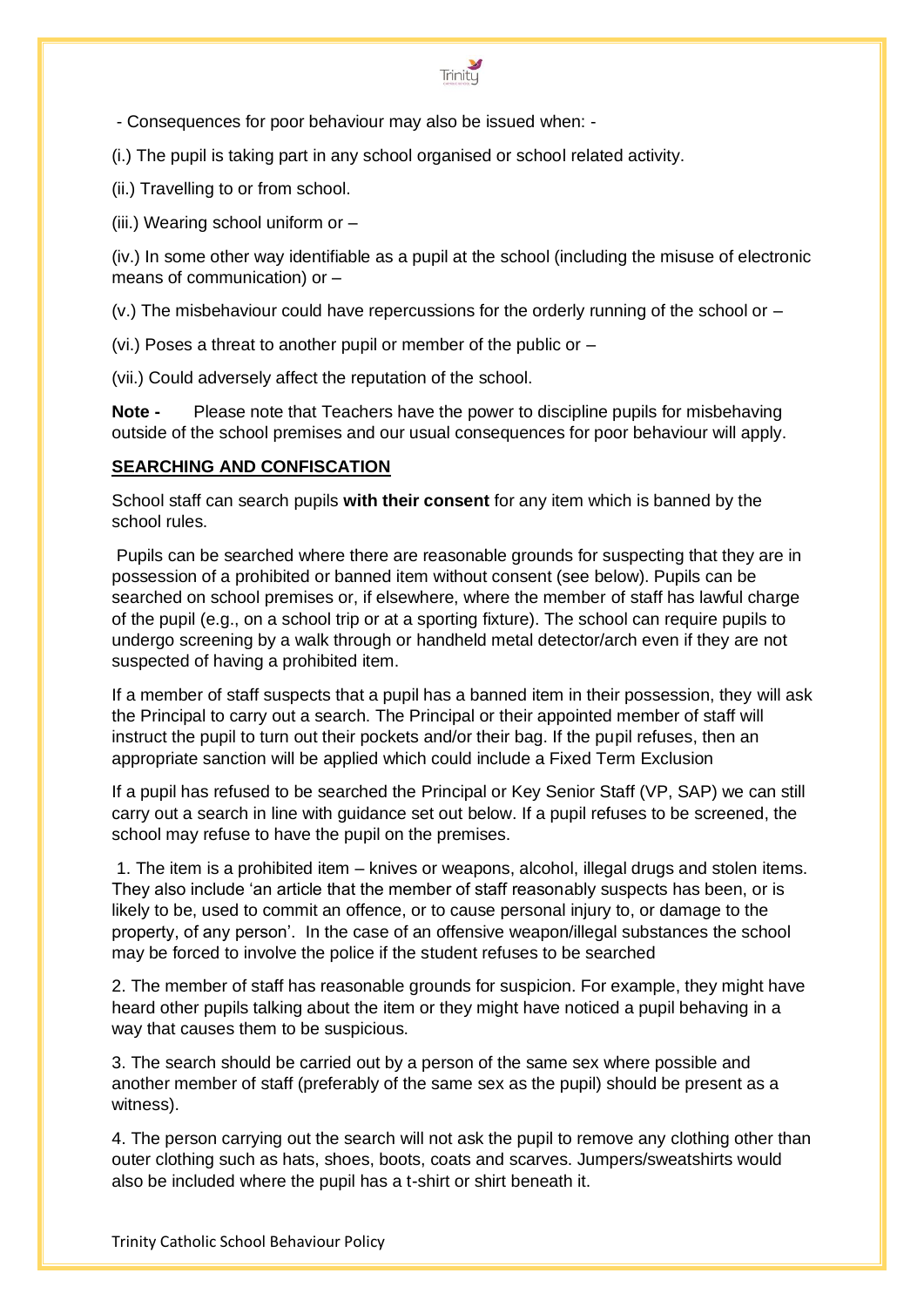

5. Any of the pupil's possessions may be searched – this includes bags, coat pockets, lockers etc. Confiscated items will be held by a Senior member of staff (Principal, VP, SAP) for safekeeping and return or disposal.

The law protects members of staff from liability in any proceedings brought against them for any loss of, or damage to any items they have confiscated, provided they have acted lawfully, are in line with this guidance and have dealt with the confiscated items in the ways described below.

| Items banned by the school rules                                              | <b>Procedure after confiscation</b>                                                    |
|-------------------------------------------------------------------------------|----------------------------------------------------------------------------------------|
| • Mobile phones; iPod; headphones;<br>baseball hats, hoodies                  | Kept for up to 5 school days and<br>$\bullet$<br>then returned to the pupil or parent. |
| • Cigarettes; e-cigarettes; shisha pens;                                      | Disposed of                                                                            |
| tobacco; filter papers etc.                                                   |                                                                                        |
| <b>Prohibited Items</b>                                                       | <b>Procedure after confiscation</b>                                                    |
| Knives and other weapons                                                      | Handed over to the police<br>$\bullet$                                                 |
| Alcohol                                                                       | Disposed of                                                                            |
| <b>Illegal Drugs</b>                                                          | Handed over to the police<br>$\bullet$                                                 |
| Other substances not believed to be<br>controlled drugs                       | Handed over to the police to be<br>$\bullet$<br>disposed of                            |
| Stolen goods                                                                  | High value – handed over to the<br>$\bullet$<br>police – small value returned to the   |
| Any article that a member of staff                                            | owner                                                                                  |
| reasonably suspects has been used                                             | Returned to parents or disposed of<br>$\bullet$                                        |
| to commit an offence or cause                                                 | Handed to the police if it is an illegal<br>$\bullet$                                  |
| personal injury to, or damage to the<br>property of any person in the school. | item or if an offence has been<br>committed                                            |

Items banned by the school rules

# **DATA ON CONFISCATED ITEMS**

Should there be concerns about any data or files on a confiscated item, this should be reported to a senior member of staff. The data may be examined and, if appropriate, erased. This will be carried out with the pupil present and in the presence of another member of staff who will act as a witness. Parents will be informed. Data or files which could be searched for

| Data or Files which could be searched for                                                    | Actions taken                                                                                                                                                                                |
|----------------------------------------------------------------------------------------------|----------------------------------------------------------------------------------------------------------------------------------------------------------------------------------------------|
| Indecent images that may cause<br>٠<br>harm or offence to others in the<br>school community  | Files deleted and the device<br>$\bullet$<br>returned to the pupil or parent. If<br>serious (such as child Protection<br>issue) this may be reported to the<br>Police or Children's Services |
| Information relating to illegal activity<br>$\bullet$<br>in the school (such as drug issues) | Device handed over to the Police<br>$\bullet$                                                                                                                                                |
| Images of staff members                                                                      | Files deleted and device returned to<br>$\bullet$<br>parent or pupil or reported to the<br>Police if appropriate                                                                             |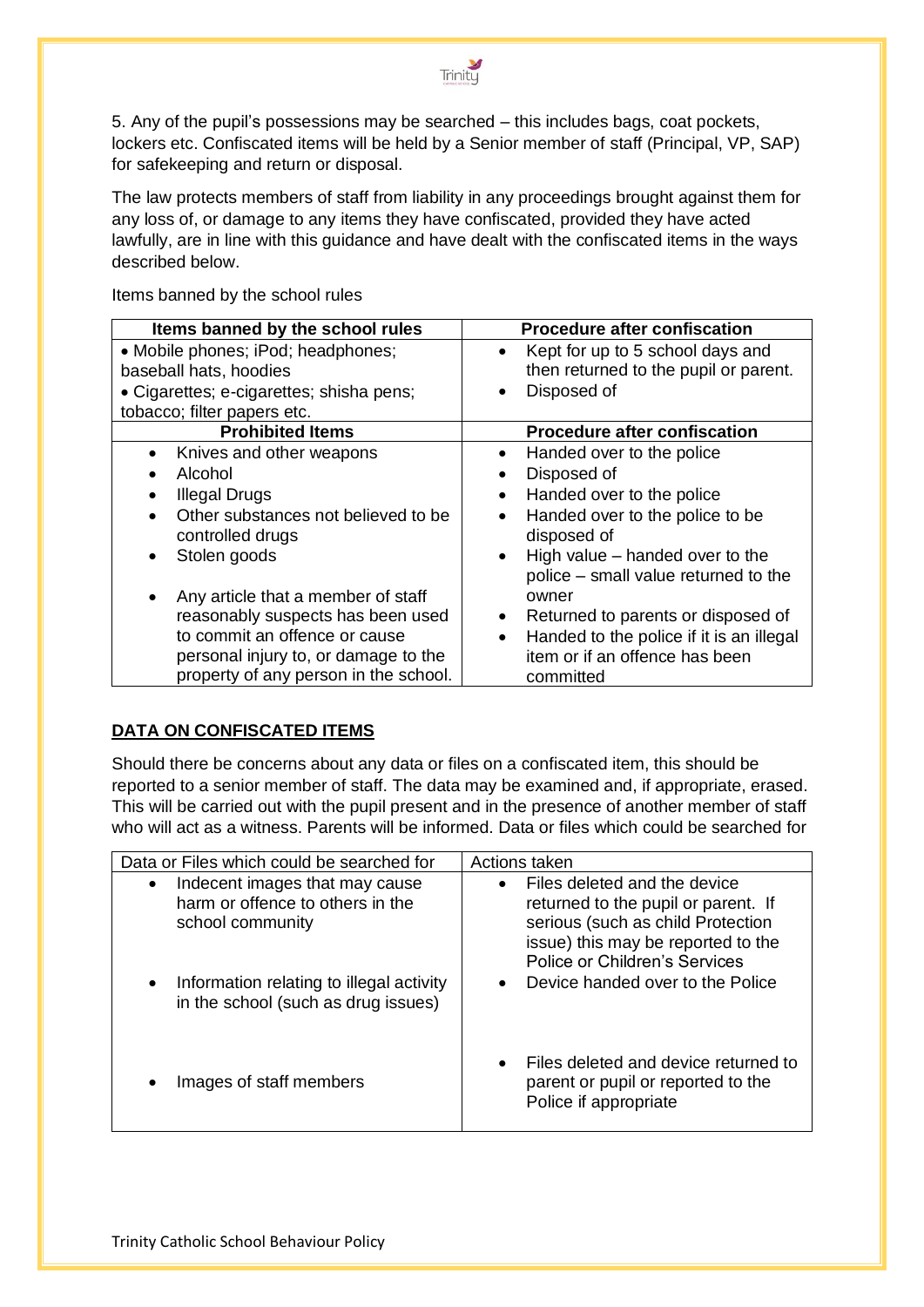

## **USE OF REASONABLE FORCE**

The term 'reasonable force' covers the broad range of actions used by staff that involve a degree of physical contact to control or restrain children. This can range from guiding a child to safety by the arm, to more extreme circumstances such as breaking up a fight or where a young person needs to be restrained to prevent violence or injury. Schools have a legal duty of care for all their pupils. As such a school cannot have a 'no contact' policy. Where a pupil is creating a situation where they are threatening the wellbeing of other pupils or adults in the school, reasonable force may need to be used to control or restrain. It will only be used as a final option. Staff will always try to intervene verbally before using reasonable force. Where staff fear for their own safety and the pupil is not responding to a verbal request, help should be sought before intervening. A senior member of staff will usually be available should staff need support.

Reasonable force may be used to prevent a pupil from doing the following:

• Committing any offence.

• Causing personal injury to, or damage to the property of, any person (including the pupil themselves).

• Engaging in any behaviour prejudicial to the maintenance of good order and discipline at the school or among any of its pupils, whether this behaviour occurs during a teaching session or not.

In Trinity Catholic School reasonable force may be used to:

• Remove a disruptive pupil from a classroom where they have refused to follow an instruction to do so.

• Prevent a pupil behaving in a way that disrupts the behaviour of or affects the safety of others.

- Prevent a pupil from attacking a member of staff or another pupil.
- Stop a fight in the school grounds or on a school trip or visit.

• Restrain a pupil at risk of harming themselves. In all cases force will only be used when it is reasonable, appropriate and safe to do so. Adjustments will be made depending upon the age and gender of the pupil, if they are disabled or not or whether they have Special Needs or not.

Where reasonable force has been used, parents will be informed, and an incident form completed.

Note - It is not illegal to touch a pupil. There are occasions when physical contact, other than reasonable force, with a pupil is proper and necessary.

Examples of where touching a pupil might be proper or necessary:

- When a pupil is being congratulated or praised handshake.
- Demonstration of how to use a musical instrument.
- Demonstration of exercises or techniques during PE lessons or sports coaching.
- To give first aid.